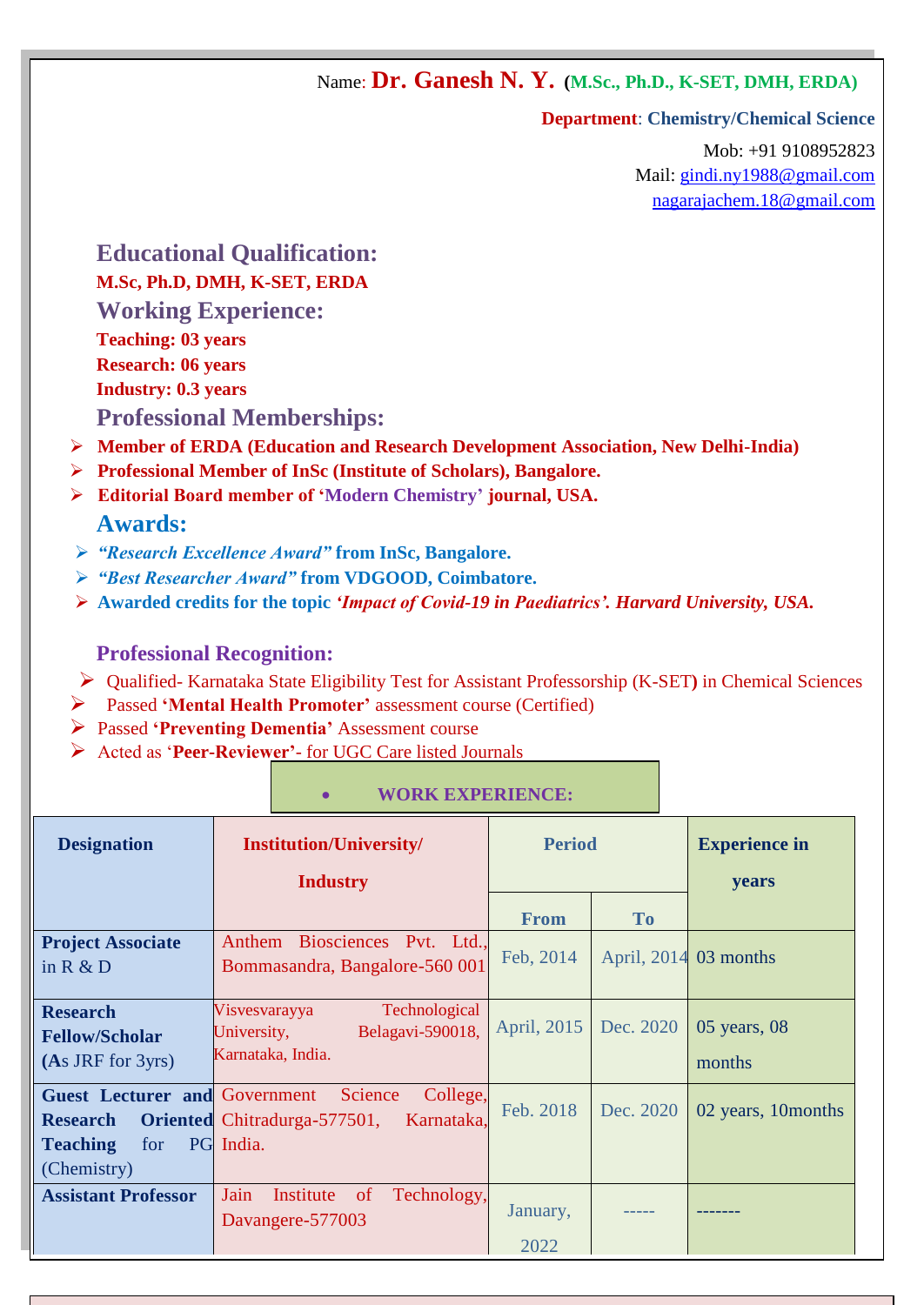| <b>DESIGNATION/AWARDS/PROFESSIONAL RECOGNITION/RESEARCH WORKS/EXAMS</b> |                                                                                                                |                                                                                                      |                                                                                                                                      |  |  |  |
|-------------------------------------------------------------------------|----------------------------------------------------------------------------------------------------------------|------------------------------------------------------------------------------------------------------|--------------------------------------------------------------------------------------------------------------------------------------|--|--|--|
| <b>Designation</b>                                                      | <b>Awards/Professional</b><br><b>Recognition</b>                                                               | <b>Research</b><br><b>Contributions</b>                                                              | <b>Exams/Assessment</b><br>qualified                                                                                                 |  |  |  |
| Project<br>Associate                                                    | Young Scientist Award,<br>Nominated, INSA 2015                                                                 | '08' Research Papers<br>Published in UGC care<br><b>Reputed International</b><br><b>Journals</b>     | Qualified-Karnataka State<br><b>Eligibility Test for</b><br><b>Assistant Professorship</b><br>(K-SET) in Chemical<br><b>Sciences</b> |  |  |  |
| Research<br>Fellow/Scholar                                              | <b>Research Excellence Award</b><br>InSc, Bangalore                                                            | '10' Research works<br>presented in<br>International and<br><b>National Conferences</b>              | <b>Passed 'Mental Health</b><br><b>Promoter'</b> assessment<br>course<br>(Certified)                                                 |  |  |  |
| <b>Guest Lecturer</b><br>for PG                                         | $\blacktriangleright$<br><b>Best Researcher Award,</b>                                                         | '01' Book Chapter                                                                                    | Passed 'NLP' assessment<br>course<br>(Certified)                                                                                     |  |  |  |
| Research<br>Oriented<br>Teaching                                        | <b>Appointed as 'Editorial Board</b><br><b>Member'</b> for Modern<br>Chemistry Journal-New York,<br><b>USA</b> | '01' filing Patent                                                                                   | <b>Passed 'Preventing</b><br>Dementia'<br><b>Assessment course</b>                                                                   |  |  |  |
|                                                                         | Recognised as Reviewer-<br><b>International Journal of Basic</b><br>and Applied Sciences                       | Acted as 'Peer-<br>Reviewer'- "Asian<br>Journal of Medicine and<br>Health"                           |                                                                                                                                      |  |  |  |
|                                                                         | Acted as 'Peer-Reviewer'-<br><b>Uttar Pradesh Journal of</b><br>Zoology                                        | Acted as 'Peer-<br><b>Reviewer'- "Journal of</b><br>Pharmaceutical<br><b>Research International"</b> |                                                                                                                                      |  |  |  |
|                                                                         | Awarded the certificate on the<br>topic- 'Impact of Covid-19 in<br>Paediatrics'.<br>Harvard University, USA    |                                                                                                      |                                                                                                                                      |  |  |  |
|                                                                         | Acted as 'Peer-Reviewer'-<br>Journal of Complementary and<br><b>Medical Research</b>                           |                                                                                                      |                                                                                                                                      |  |  |  |
|                                                                         | Acted as 'Peer-Reviewer'-<br><b>International Journal of</b><br><b>Tropical Disease and Health</b>             |                                                                                                      |                                                                                                                                      |  |  |  |

 $\bullet$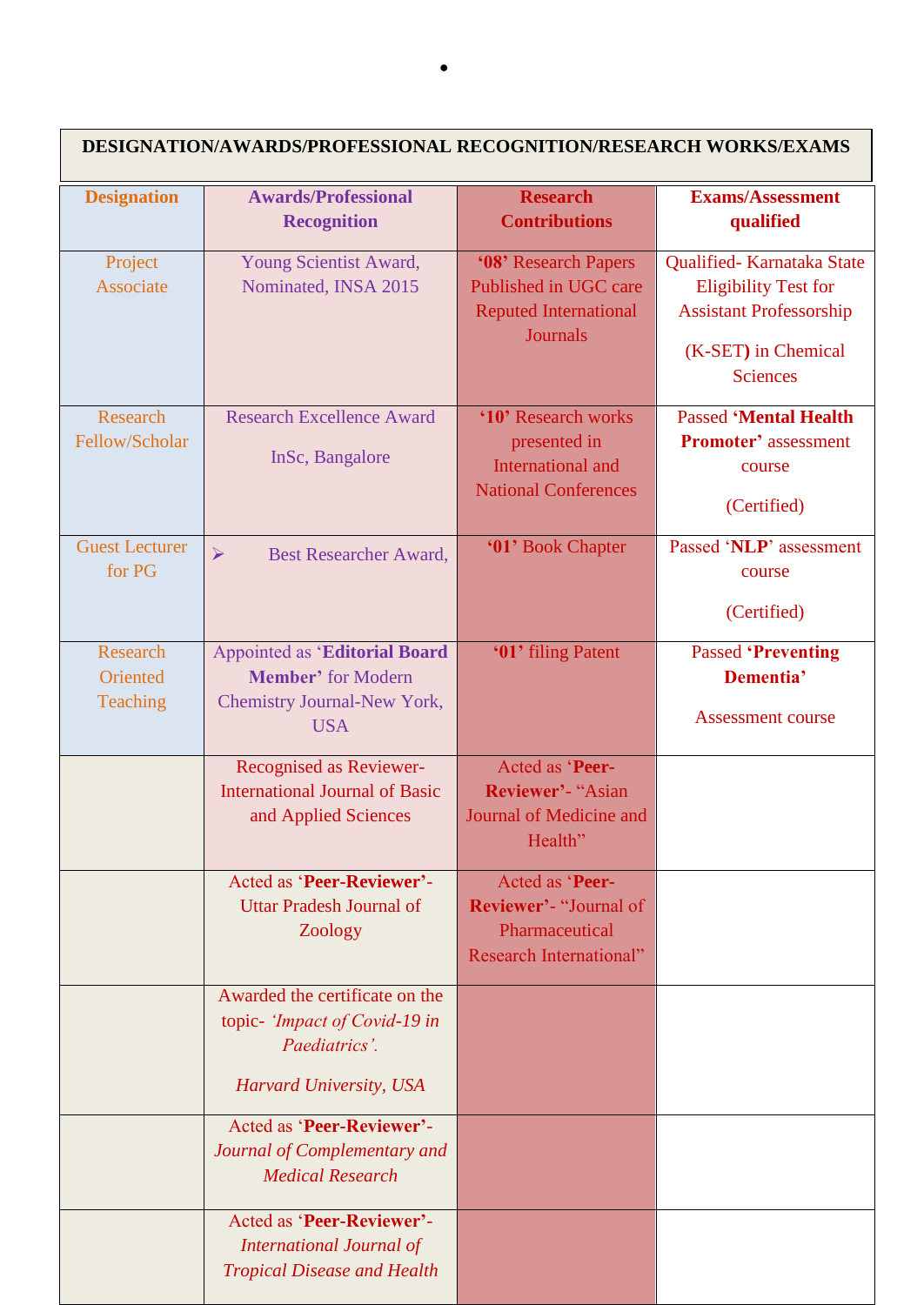#### **RESEARCH ACHIEVEMENTS:**

Got selected for **"Research Excellence Award" InSc, Bangalore**.

- Got Selected for "**Best Researcher Award" VDGOOD, Coimbatore, Tamil Nadu.**
- Research Paper has presented in an International Conference held at **Atlanta of USA in 2018**.
- $\triangleright$  Guiding the students on Scientific dissertation writing skills
- Trainee in **Anthem Biosciences Pvt. Ltd, Bangalore**.-Synthesis of Pyrazolo-Pyrimidines & its Characterization, Handling of required instruments on that occasion. (2 months, 2014).
- Nominated for **Young Scientist Award by INSA in 2015** "Synthesis of Dry Ice & Its application for Reducing  $CO<sub>2</sub>$  in environment".
- Published **' 0 8' Research papers in peer review International journals** as a main Author & Co- responding Author (journals name & Title mentioned in separate)
- Participated in many International conferences & National Conferences.
- $\triangleright$  Presented Research papers in International & National Conferences.

 $\blacktriangleright$ 

## **PAPERS/PUBLICATIONS (UGC Care/Scopus Indexed) OF THE RESEARCH WORK**

- **1. Ganesh N Yallappa<sup>1</sup> , Nagaraja Dasappa 1,\*, Chandrashekhar U <sup>2</sup> , Aruna G L <sup>3</sup> .** One-Pot Multi Component Microwave Assisted Synthesis of 4H-Pyrano [2, 3-c] Pyrazoles in Methanol and their Antibacterial Study. *Letters in Applied NanoBioscience,* 2022, 11(2), 3441-3448.
- **2. Ganesh N Yallappa1\* , S. Rajendra Prasad, Gayatri Vaidya.** DESIGN AND SYNTHESIS OF PYRAZOLE DERIVATIVES AND IN-VITRO SCREENING TO PROTECT ACE2 HUMAN CELLS AGAINST COVID-19. (2021), *Current Medicine Research and Practice,* 11(5, 4-8) .
- **3.** Suresh HM, D. Nagaraja, **Ganesh N Yallappa1\* ,** Suresha Kumara TH, S. Manjappa. **Synthesis, Characterization of Pyrazolo-Pyrimidine Derivatives by Using Nano-Zno Catalyst and Study of Their Antibacterial Activity**. *European Journal of Molecular & Clinical Medicine*, *2020,* Volume 7, Issue 11, Pages 5344-5352.
- 4. **Ganesh N Yallappa<sup>1\*</sup>**, D. Nagaraja<sup>2</sup> & U. Chandrashekhar<sup>3</sup>. "Base Catalyzed Microwave Assisted Synthesis, Characterization of 6-Bromo-Pyrazolo-[1,5-a] Pyrimidine-3-Ethyl- Carboxylate & Its Biological Evaluation as CDKs Inhibitor"; *Asian J. Chem*.; Vol. 30, No. 8 (2018).
- 5. D. Nagaraja<sup>1</sup>, Ganesh N Yallappa<sup>1\*</sup> & U. Chandrashekhar<sup>2</sup>; "AN EFFICIENT NANO-CATALYSED SYNTHESIS, CHARACTERIZATION & STUDY OF FLUORESCENCE PROPERTY OF SUBSTITUTED PYRAZOLE"; *Heterocyclic Letters*, Vol. 8| No.1|79- 83|Nov- Jan |2018; ISSN: (print) 2231–3087 / (online) 2230-9632; CODEN: HLEEAI [http://heteroletters](http://heteroletters.org/).org.
- **6.** Ganesh N Yallappa<sup>1</sup>, D Nagaraja<sup>1\*</sup> & U. Chandrashekhar<sup>1</sup>, "An Efficient Nano-Catalyzed Green Synthesis, Characterization of Substituted Pyrazoles& Study of Their Fluorescence Characteristics". *Journal on Material science* **(accepted).**
- **7.** Ganesh N Yallappa<sup>1</sup>, D Nagaraja<sup>1\*</sup> & U. Chandrashekhar<sup>1;</sup> Green Synthesis of Pyrazolo [3,4]-Pyrimidine-thiones by using Ionic liquid 2-methyl-Imidazolium-Oxalate as Potent EAC receptor antagonists; *Asian J. of Pharmaceutical and Clinical Research,* 2019; 12(9): 276-280.
- 8. Ganesh N Yallappa<sup>1</sup>, D. Nagaraja<sup>1\*</sup>, U. Chandrashekhar<sup>2</sup>. NANO-CATALYZED GREEN SYNTHESIS OF PYRAZOLE DERIVATIVES & ITS BIOLOGICAL ACTIVITY AS EAC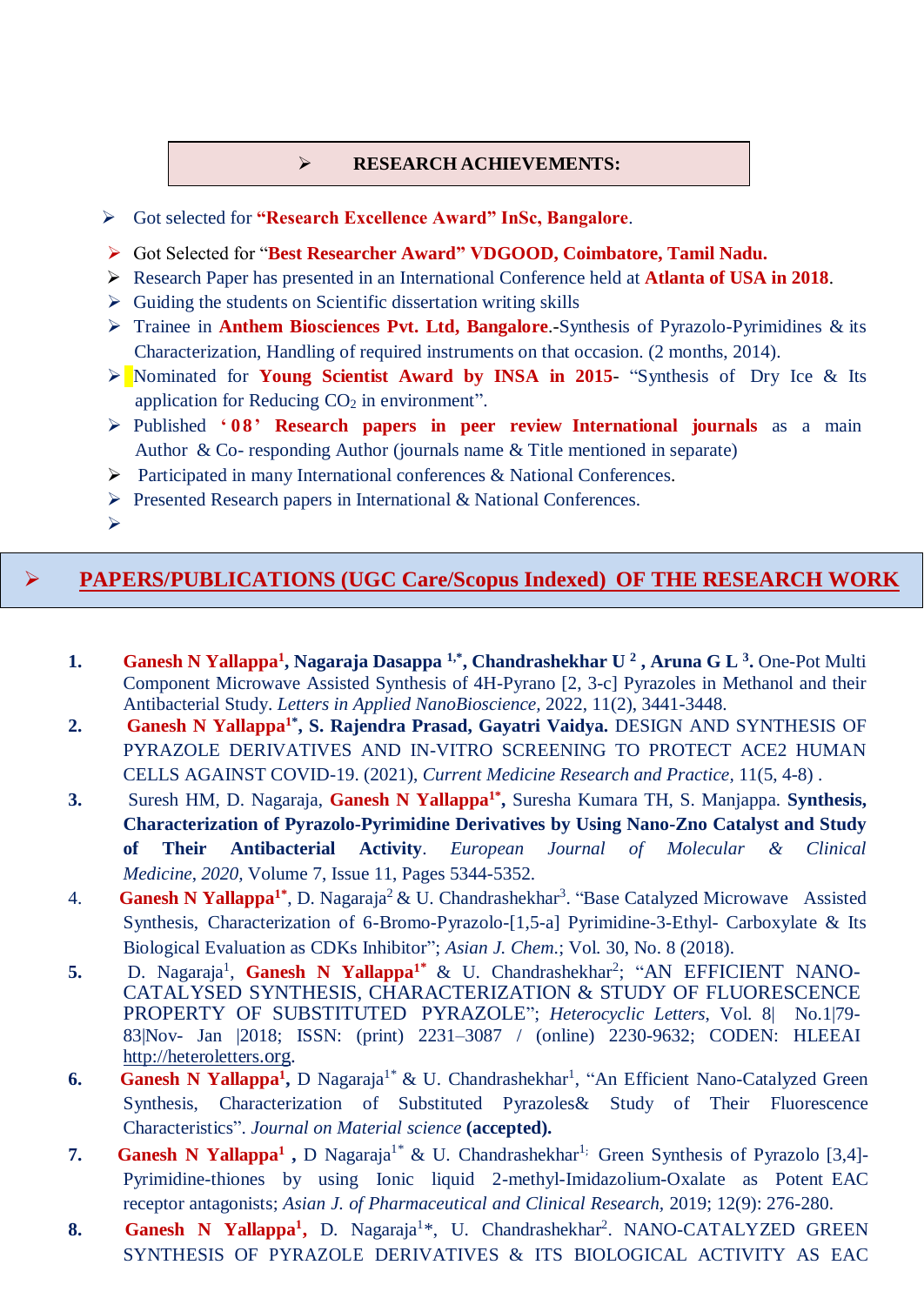RECEPTOR ANTAGONISTS. *Pharmacophore,* 2019; 28(3): 28-32.

- **9.** Ganesh N Yallappa<sup>1</sup>, D. Nagaraja<sup>1\*</sup> Chandrashekhar U<sup>2</sup> and Joy Hosakere<sup>3</sup>; "One Pot Multicomponent Microwave assisted Synthesis, Characterization of Pyrazolo [3,4-d]- Pyrimidines by using 2-Methyl-imidazolium-thiocyanate as MCF-7 Breast cancer cell inhibitors ".; Communicated in Med. Chem. Res. (**MCRE-D-19-00752).**
- **10.** Ganesh N Yallappa<sup>1</sup>, D. Nagaraja<sup>1\*</sup> and Chandrashekhar U<sup>2</sup>; "One Pot Multicomponent Microwave assisted synthesis of Pyrano [2,3-c]pyrazoles and its biological activity against Prostate cancer cell lines". Abstract has been accepted for International conference on "Natural Products and Synthetic Chemistry**"** to be conducted in New York, USA.
- **11. Ganesh N Yallappa<sup>1</sup>, D. Nagaraja<sup>1\*</sup> and Chandrashekhar U<sup>2</sup>. "DESIGN AND SYNTHESIS OF** PYRAZOLO-PYRIMIDINE DERIVATIVES BY USING NANO-ZnO CATALYST AND STUDY OF THEIR ANTIBACTERIAL ACTIVITY". (Manuscript is communicated).
- **12**. Suresha Kumara TH<sup>1</sup> , **Ganesh N Yallappa <sup>1</sup>**\* and Suresh Kumar H **M<sup>1</sup> . "**Microwave Assisted Synthesis of Pyrazolone derivatives by using Nano-CoO and Study of their Anti-bacterial activity"

#### **Book Chapters**

Ganesh N Yallappa<sup>1\*</sup>, D. Nagaraja<sup>2</sup> & U. Chandrashekhar<sup>3</sup>. "Base Catalyzed Microwave Assisted Synthesis, Characterization of 6-Bromo-Pyrazolo-[1,5-a] Pyrimidine-3-Ethyl- Carboxylate & Its Biological Evaluation as CDKs Inhibitor" in the edited book "Emerging trends in Applied Sciences" (ISBN

**CONFERENCES/WORKSHOPS/SYMPOSIUMS**

- **1. Oral Presentation** of Research Paper in Indian Science Congress which was held in Bangalore on January  $3<sup>rd</sup>$  and  $4<sup>th</sup>$  2020.
- **2. E-Poster presentation** of an abstract in **International Conferenc**e held in **USA, Atlanta** on the title "Green Synthesis of Pyrazolo-Pyrimidines by using Ionic liquids as an EAC receptor antagonist" ( $17<sup>th</sup>$  to  $18<sup>th</sup>$  July 2018).
- 3. **Oral Presentation** in two day National Conference (RANST) held in Govt. Science College, Chitradurga on the title "Base Catalysed Microwave assisted Synthesis, Characterization of 6- Bromo-Pyrazolo-[1,5-a]-Pyrimidine-3-Ethyl-Carboxylate & its Biological Evaluation as CDKs inhibitor" (April 2017).
- 4. **Oral Presentation** in National Symposium 'CHEMEXCEL' in BIET college, Davangere on the title "An Efficient Nano-Catalyzed Green Synthesis, Characterization of Substituted Pyrazoles & Study of Their Fluorescence Characteristics" (March 2018).
- 5. **Poster Presentation** in National Level Conference on "Recent Advances in Material Science" held on 5<sup>th</sup> February 2019 organised by the Department of Chemistry, Field Marshal K.M. Cariappa College, Madikeri.
- 6. **Poster Presentation** in Two day National Conference on "Exploring Innovative Research and Developments in Chemical Sciences" (EIRDCS-2019) organised by the Department of PG Studies and Research in Chemistry, Kuvempu University, Shivamogga held during 1<sup>st</sup> &  $2<sup>nd</sup> March-2019$ .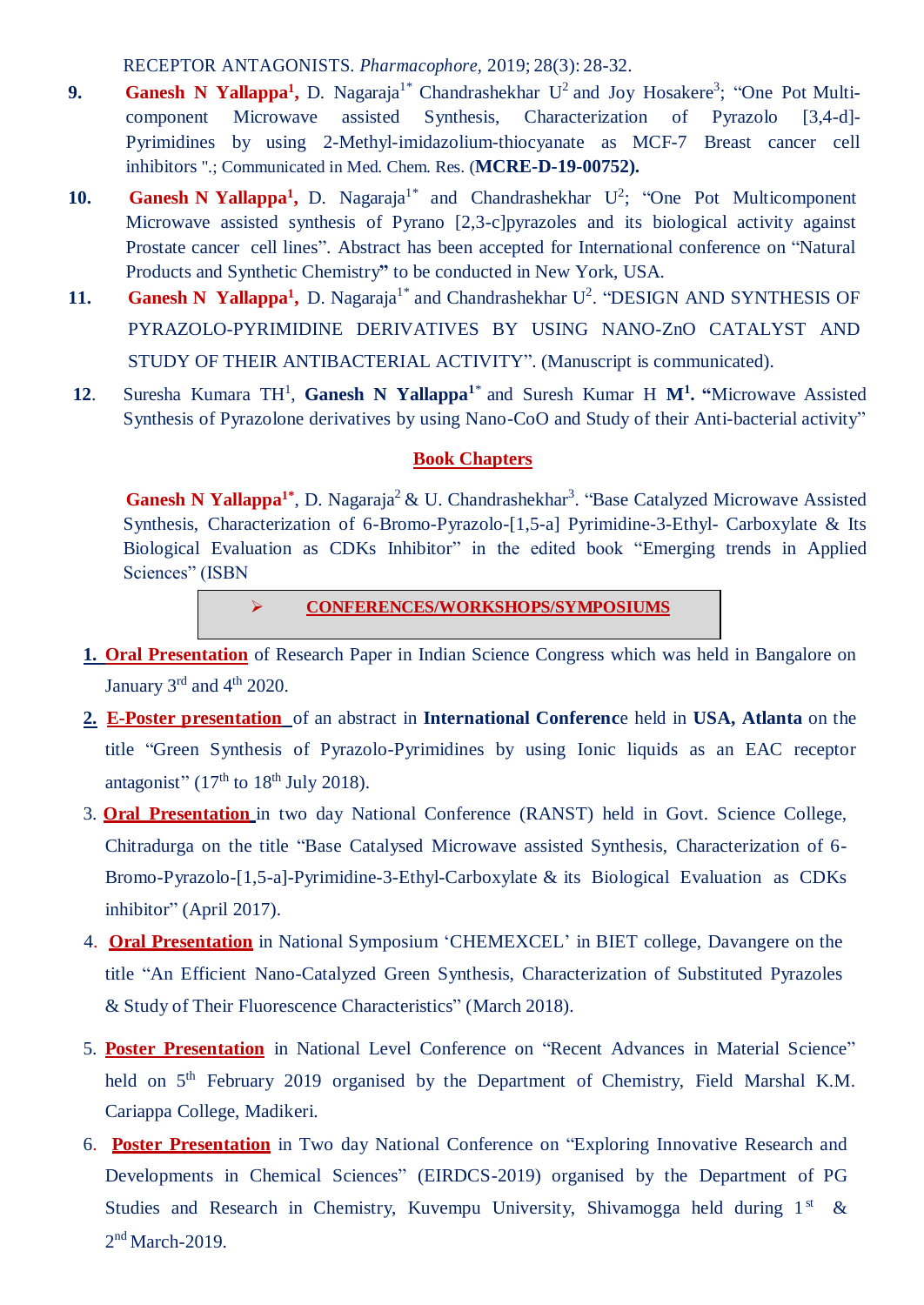- 7. **Oral Presentation** in National "14<sup>th</sup> Conference of Society of Cytologist and Geneticists and Bio Entrepreneurship Summit" held at the Department of Biotechnology and Research Centre, Bapuji Institute of Engineering and Technology, Davangere during 6<sup>th</sup> to 8<sup>th</sup> March 2019.
- 8. **Poster Presentation** in International Conference on "Advanced Functional materials and Health Care" (AFMAHC) organised by Dept. of Chemistry, Mysore University, Mysore. (18<sup>th to</sup> 20<sup>th</sup> March).
- 9. **E-poster to** be presented in International conference on "Emerging trends in Organic Synthesis and Drug discovery" organised by held at New York, USA (June 24<sup>th</sup> and 25<sup>th</sup> 2019).
- 10. **Oral presentation** in an International conference held by *Dayananda Sagar College of Engineering*, Bangalore on the paper entitled "Design, Synthesis of Pyrazolo [3,4-d]Pyrimidneones by using an ionic liquid 2-methyl-imidazolium-thiocyanate as MCF-7 Breast Cancer cell line Inhibitors" on December 2020.
- 11. Participated in International conference held on "Recent advances in Chemical Science" at Kadur, Shivamogga (Kuvempu University).
- 12. Participated in one day National Conference held at Davangere University on "Recent Trends & Future Applications of Chemical Sciences" (RTFACS-2016).
- 1 3 . Participated in IIT Indore-RSC Symposium on "Advances in Chemical Sciences", held at IIT Indore, India on 30th January 2018.
- 14. Participated in Workshop Organized by Maharani's Science College for Women, Bangalore- DBT star college Scheme Sponsored " Hands on training on Science Laboratory Equipment & Instrumentation" (September 2017).
- 15. Participated in 3 day Workshop at Vivekananda College of Engineering & Technology, Puttur organized by VTU on "Research Methodologies & Latex" (September 2017).

|                   | <b>EDUCATIONAL DETAILS:</b><br>⋗                                                                                           |                         |         |
|-------------------|----------------------------------------------------------------------------------------------------------------------------|-------------------------|---------|
| <b>Class</b>      | <b>School/College Name</b>                                                                                                 | <b>Percentage/Grade</b> | Year    |
| 10 <sup>th</sup>  | Mothiveerappa High School,<br>Davangere-577004.                                                                            | 83.40                   | 2001    |
| 12 <sup>th</sup>  | D R M Science College, Davangere-<br>577004<br>(Karnataka PU Board), Karnataka,                                            | 42.00                   | 2008-09 |
| <b>B.Sc</b> (PCM) | S J V P Autonomous College,<br>Harihar, Davangere-577004,<br>Karnataka, India.<br>(Affiliated to Davangere)<br>University) | 72.00                   | 2012    |
|                   |                                                                                                                            |                         |         |